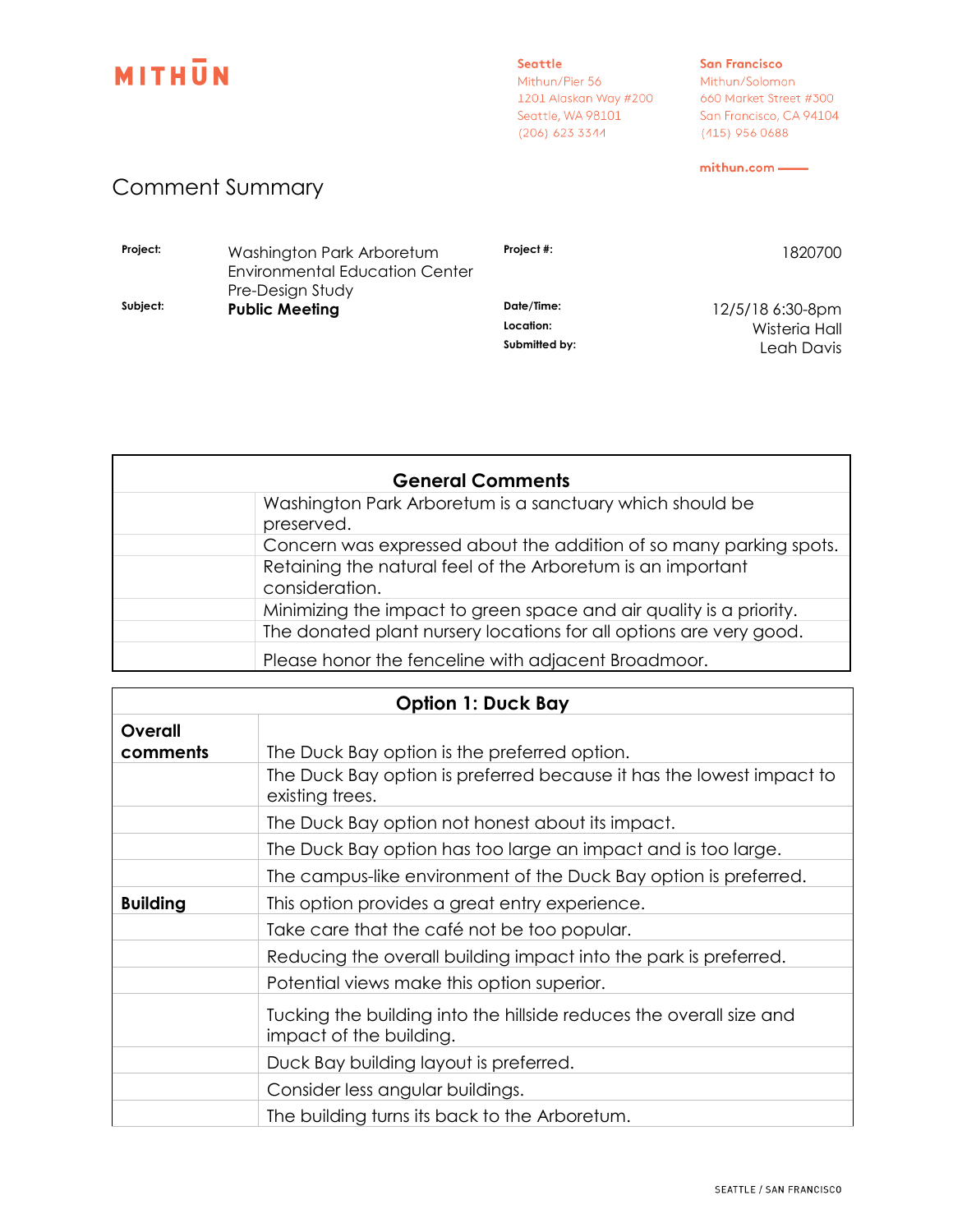Washington Park Arboretum Predesign Study - Public Meeting Notes Project No. 1820700

| <b>Duck Bay - Continued</b>             |                                                                                                                       |  |
|-----------------------------------------|-----------------------------------------------------------------------------------------------------------------------|--|
|                                         | Solar orientation for this option is preferred.                                                                       |  |
|                                         | The sheltered learning area is a great part of this scheme.                                                           |  |
|                                         | Clustering the parking and buildings is preferred.                                                                    |  |
|                                         | Clustering of the Graham Visitor Center and new Environmental<br>Education Center is preferred.                       |  |
|                                         | View from Duck Bay scheme would increase safety of parking lots<br>north of site.                                     |  |
| <b>Maintenance</b><br><b>Relocation</b> | Maintenance building location may be a challenge.                                                                     |  |
| Raingarden<br>and Parking               | A raingarden adjacent to parking area creates great educational<br>opportunities for adults and children.             |  |
|                                         | Consider safety with pedestrian transition between Graham Visitor's<br>Center and new Environmental Education Center. |  |
|                                         | Consider connections between the parking lots North of Duck Bay<br>and the new building.                              |  |
|                                         | Parking options for the Duck Bay scheme seem in better scale than<br>the other options.                               |  |
| <b>Buses</b>                            | Buses on Foster Island Dr. is not preferred.                                                                          |  |
|                                         | Offsite parking of buses is preferred.                                                                                |  |
|                                         | Parking buses on Foster Island Road reduces visual disruptions from<br>the Park and all facilities.                   |  |

| <b>Option 2: Linear</b> |                                                                        |  |
|-------------------------|------------------------------------------------------------------------|--|
| Overall                 |                                                                        |  |
| comments                | Shared patio with Graham Visitor's Center is preferred.                |  |
| <b>Building</b>         | Building Siting is not preferred.                                      |  |
|                         | Building would be surrounded by paving and is not preferred.           |  |
|                         | Building is too large.                                                 |  |
|                         | Café is not sited well for grab and go.                                |  |
|                         | Can the building be less prominent?                                    |  |
|                         | The linear option gets students closer to the environment.             |  |
|                         | Character of building is important.                                    |  |
|                         | Building to have great connections to trails.                          |  |
|                         | Noise from children is difficult to coordinate with mixed programming. |  |
|                         | Building near Graham Visitor's Center and trails a positive.           |  |
|                         | Building location is more intrusive.                                   |  |
|                         | Raingarden would be great for education of adults and children.        |  |
| Raingarden/             |                                                                        |  |
| Parking                 | Parking layout is bulky.                                               |  |
|                         | Transportation impact is concerning.                                   |  |
| <b>Buses</b>            | Keep buses out of sight lines of park.                                 |  |